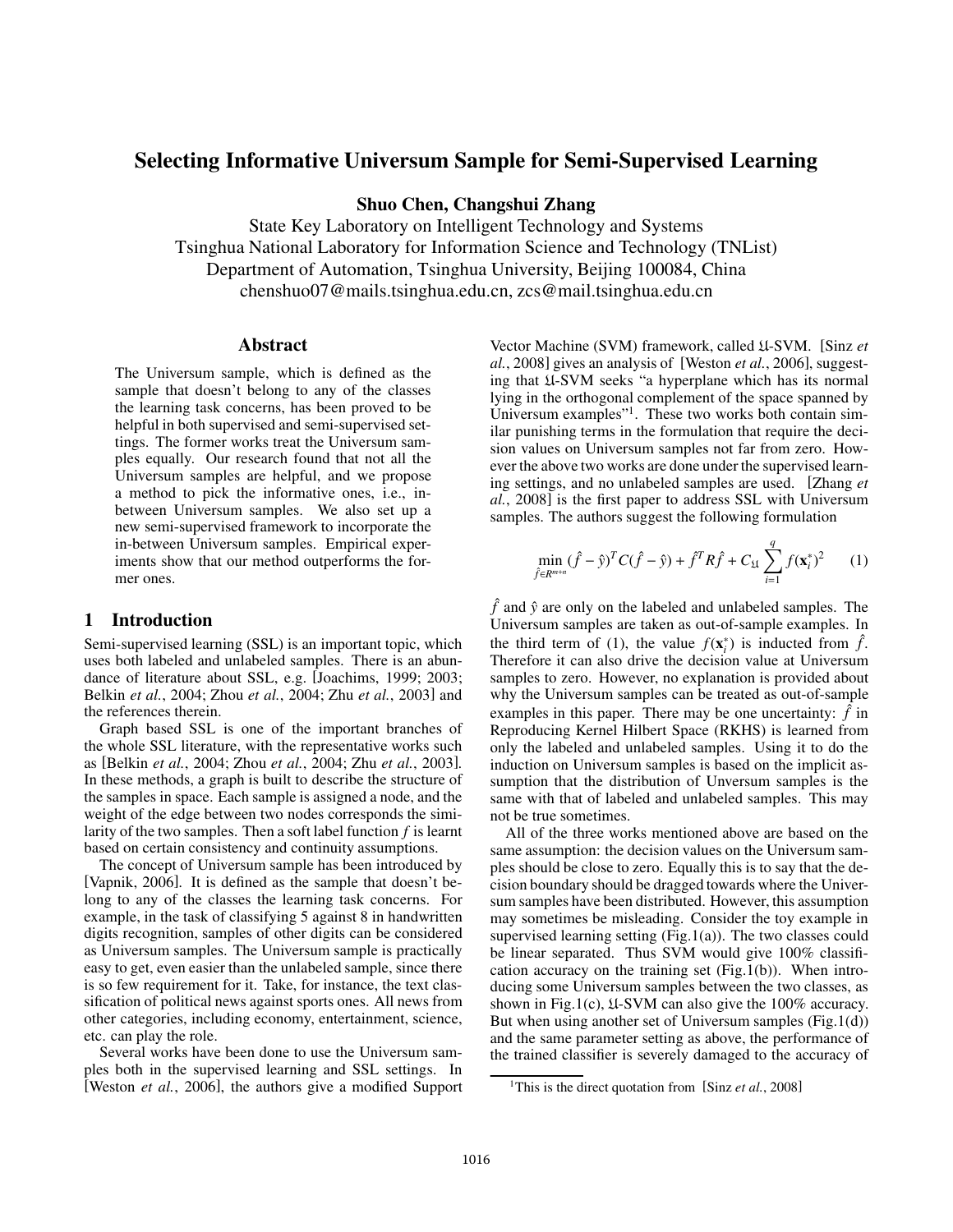

Figure 1: A simple example of how different Universum samples can affect the quality of the classifier.  $\blacksquare$  and  $\blacktriangle$  stand for samples from two different classes, and  $\circ$  stands for the Universum sample. The samples from the two classes are shown in (a). The decision boundary of SVM is show in (b). (c) and (d) show the result given by U-SVM when introducing two different collection of Universum samples using the same parameter setting.

only 55%. This is due to that the linear decision boundary is dragged towards the Universum samples on the left-hand side, while the optimized setting is to pass through just in between the two classes. This example gives us the idea that not all the Universum samples are useful and there should be some mechanism to filter out the damaging ones. Intuitively, we should keep the Universum samples which is posited in between different classes, since it gives the right direction to which the decision boundary should be dragged to.

In this paper, we propose a method to select the in-between Universum samples (IBU) by using a modified version of betweenness centrality [Freeman, 1977; 1978]. An SSL framework is setup to incorporate the IBU, taking it as labeled sample rather that out-of-sample example. The experimental results on several datasets are promising.

The rest of the paper is organized as follows: In section 2, we give the notation and review the preliminaries for this paper. Our method of SSL using IBU is detailed in section 3, with experiments in section 4. We conclude our work and suggest future direction in section 5.

## 2 Notation and Preliminaries

In this paper, our methods only focuses on the binary classification case, while it can be extended to the multi-class scenario straightforwardly. Suppose we are given a dataset with three different parts. The first one is a labeled subset  $\{(\mathbf{x}_1^l, y_1), (\mathbf{x}_2^l, y_2), \ldots, (\mathbf{x}_m^l, y_m)\}\$  with *m* samples, where  $y_i$ is corresponding label taking the value of  $\pm 1$  for binary classification problems. The second one is an unlabeled subset  ${x_1^u, x_2^u, \ldots, x_n^u}$  with *n* samples. And the third one is an Uni-

versum subset  $\{x_1^*, x_2^*, \ldots, x_q^*\}$ .  $x_i^l$ ,  $x_j^u$  and  $x_k^*$  are from the same input space  $\chi$  where  $\chi \in \mathbb{R}^d$ . We unify the three parts to  ${x_1, x_2,..., x_{m+n+q}}$  so that

$$
\mathbf{x}_{i} = \begin{cases} \mathbf{x}_{i}^{l} & \text{if } 1 \leq i \leq m \\ \mathbf{x}_{i-m}^{u} & \text{if } m+1 \leq i \leq m+n \\ \mathbf{x}_{i-m-n}^{*} & \text{if } m+n+1 \leq i \leq m+n+q \end{cases}
$$
 (2)

For supervised learning, only the labeled dataset is provided, while the unlabeled dataset is provided as complement in the SSL setting. The Universum dataset can serve both the supervised learning and SSL setting. We mainly focused on the SSL in this paper.

## 3 SSL Framework using IBU

In this section, we introduce our SSL framework using IBU. Firstly we give a brief introduction of the measure of centrality based on betweenness. Then we provide an algorithm to find the IBU using the defined measure of centrality. Finally, we set up the SSL framework to incorporate the IBU. The IBU is considered as labeled sample.

#### 3.1 Betweenness of the Universum Samples

As mentioned in the introduction section, we hope to find the portion of the Universum samples that are in between samples from different classes. Thus a quantity to measure this betweenness is needed. We define it as

$$
b_{\mathfrak{U}}(\mathbf{x}_{i}^{*}) = \sum_{j,k,y_{j} \neq y_{k}} \frac{\sigma_{\mathbf{x}_{j}^{j}, \mathbf{x}_{k}^{j}}(\mathbf{x}_{i}^{*})}{\sigma_{\mathbf{x}_{j}^{j}, \mathbf{x}_{k}^{j}}}
$$
(3)

where  $\sigma_{\mathbf{x}_j',\mathbf{x}_k'}$  is the number of shortest paths on the graph from labeled sample  $\mathbf{x}_j^l$  to labeled sample  $\mathbf{x}_k^l$ .  $\sigma_{\mathbf{x}_j^l, \mathbf{x}_k^l}(\mathbf{x}_i^*)$  is the number of those paths that pass through the Universum sample  $\mathbf{x}_i^*$ . Intuitively,  $\vec{b}_{\mathfrak{U}}(\mathbf{x}_i^*)$  gives a quantitative measure of to what extent Universum sample  $\mathbf{x}_i^*$  is in between any pairs of labeled samples from different classes. We can simplify the expression by letting  $\sigma_{\mathbf{x}_i^j, \mathbf{x}_k^j} = 1$ , since the probability of existence of more than one shortest path between two vertices approaches zero when taking enough precision of the data into account. Thus the definition becomes

$$
b_{\mathfrak{U}}(\mathbf{x}_i^*) = \sum_{j,k,y_j \neq y_k} \sigma_{\mathbf{x}_j',\mathbf{x}_k'}(\mathbf{x}_i^*)
$$
(4)

By using a manually set threshold *t*, we define IBU as

$$
\mathfrak{U}_{IB} = \{ \mathbf{x}_i^* | b_{\mathfrak{U}}(\mathbf{x}_i^*) \ge t \} \tag{5}
$$

It is worth mentioning that our definition of betweenness is derived from the betweenness centrality in the graph theory and social network area ([Freeman, 1977; 1978]).

#### 3.2 An Algorithm of Finding IBU

We give an algorithm to find IBU. The detail is listed in Table 1. The time complexity and space complexity are  $O((m +$  $(n + q)^3$ ) and  $O((m + n + q)^2)$  respectively. We also give a simple demonstration on the well-known two-moon dataset with Universum samples added by us in Fig.2(a). We see that IBU do posit in between the two different classes. Also, the number of IBU is relatively small comparing to the whole Universum samples.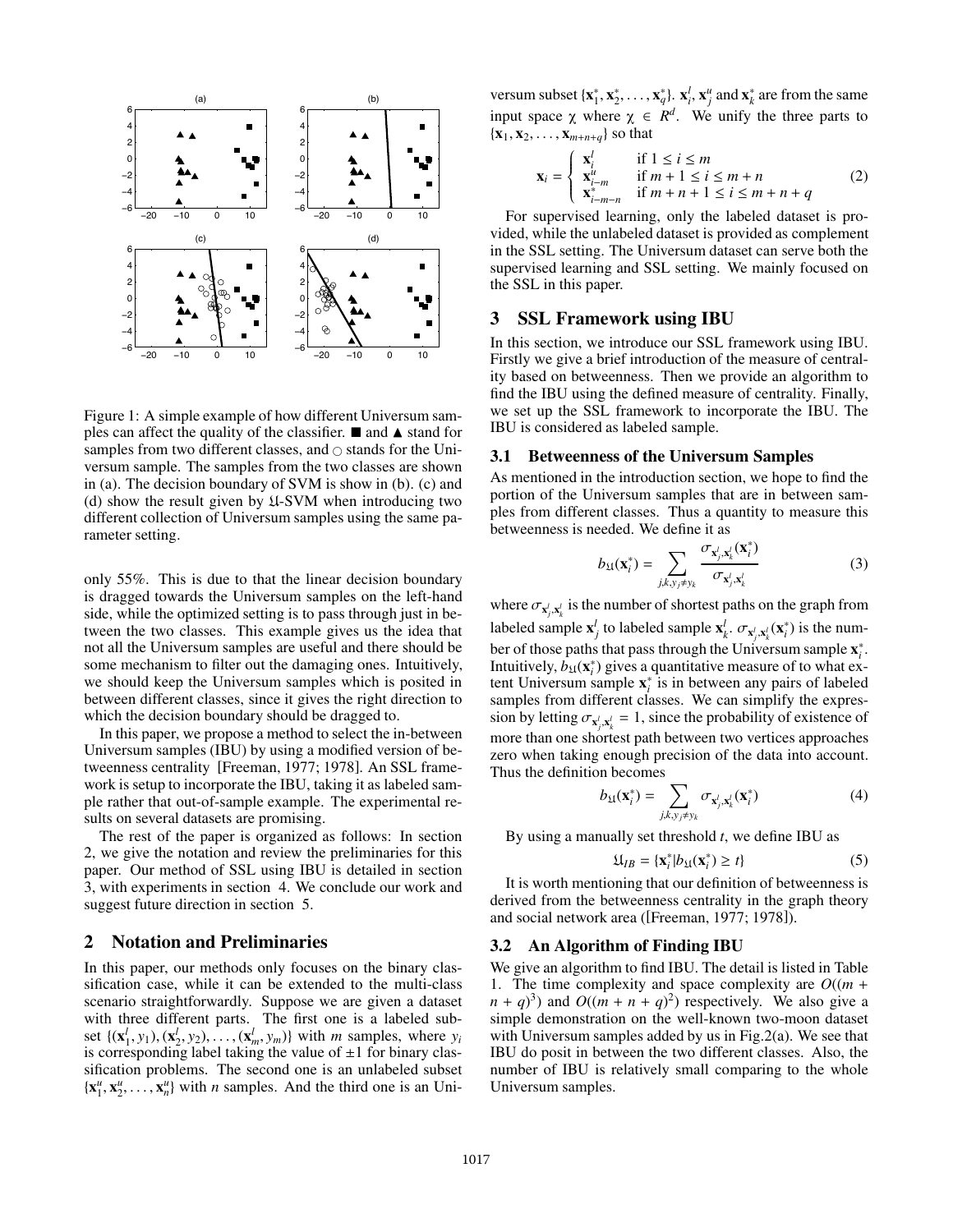#### Input:

A dataset  $\{x_1, x_2, \ldots, x_{m+n+q}\}$ , with *m* labeled samples, *n* unlabeled samples and *q* Universum samples.

A label set  $\{y_1, y_2, \ldots, y_n\}$  for the labeled samples. A threshold *t*

#### Step 1:

Calculate the neighbor distance matrix *G*

$$
G_{ij} = \begin{cases} ||\mathbf{x}_i - \mathbf{x}_j||_2^2 & \text{if } \mathbf{x}_i \in \mathcal{N}_k(\mathbf{x}_j) \text{ or } \mathbf{x}_j \in \mathcal{N}_k(\mathbf{x}_i) \\ +\infty & \text{otherwise} \end{cases}
$$

where  $\mathcal{N}_k(\mathbf{x}_i)$  is the set of the *k*-nearest neighbors of  $\mathbf{x}_i$ Step 2:

Initialize  $b_{\mathfrak{U}}(\mathbf{x}_{i}^{*}) = 0, 1 \leq i \leq q$ Step 3: for  $k = 1$  :  $m + n + q$ for  $i, j = 1 : m + n + q$ **if**  $G_{ik} + G_{kj} < G_{ij}$ and  $m + n + 1 \le k \le m + n + q$ and  $y_i \neq y_j$  $b_{\mathfrak{U}}(\mathbf{x}_{k-m-n}^*) = b_{\mathfrak{U}}(\mathbf{x}_{k-m-n}^*) + 1$ end if  $G_{ij} = \min(G_{ij}, G_{ik} + G_{kj})$ end for end for

## Output:

The set of IBU  $\mathfrak{U}_{IB} = {\mathbf{x}_i^* | b_{\mathfrak{U}}(\mathbf{x}_i^*) \geq t}$ 





Figure 2: The result of our finding IBU algorithm on the twomoon dataset with Universum samples. The distribution of provided samples are shown in (a).  $\triangle$  and  $\square$  stand for labeled samples from two classes respectively. . is the unlabeled sample and  $\circ$  is the Universum sample. The result after our finding IBU algorithm is shown in (b), in which we use  $\circ$ to represent IBU found.

## 3.3 SSL Framework using IBU

As explained in the introduction part, treating the Universum samples as out-of-sample examples is unconvincing. We suggest to treat the IBU, which can be considered as the representative part of the Universum samples, as the labeled samples with label 0. So we reformulate the following optimization problem

$$
\min_{f \in R^{m+n+|S|} |B|} (f - y)^T C (f - y) + f^T R f \tag{6}
$$

 $|\mathfrak{U}_{IB}|$  is the number of IBU. *f* is the predicted soft label, defined on labeled, unlabeled and IBU samples. *y* is the  $(m + n + |\mathfrak{U}_{IB}|) \times 1$  given label vector, with its first *m* elements equal the label of labeled samples *yi*, while others 0. *C* is a diagonal weight matrix, with

$$
C_{ii} = \begin{cases} C_l > 0 & \text{if } 1 \le i \le m \\ C_u \ge 0 & \text{if } m+1 \le i \le m+n \\ C_{\mathfrak{U}} \ge 0 & \text{if } m+n+1 \le i \le m+n+|\mathfrak{U}_{IB}| \end{cases} (7)
$$

*C* can be considered as the tradeoff between each parts of the samples. *R* is a regularization matrix. It can be the Laplacian or normalized Laplacian matrix on the labeled, unlabeled and IBU samples. The first term of  $(6)$  restricts  $f$  to be close to the given label on the labeled sample, and close to 0 on IBU. The second term is the regularization term that requires *f* does not change much on nearby samples. We denote our algorithm as Lap-IBU and NLap-IBU respectively. By setting the derivative of (6) to be 0, we obtain

$$
(R+C)f = Cy \tag{8}
$$

The solution of this linear equation can be written in a pseudo-inverse form

$$
f = (R + C)^{\dagger} Cy \tag{9}
$$

This method avoids the mentioned problem of [Zhang *et al.*, 2008] in the introduction part, because the labeled samples, unlabeled samples and IBU equally fit into the framework as a prior. This is to say that *f* is learned based on a mixture distribution of the three parts of samples. Also, as shown in the demonstration of last subsection, the number of IBU is small compared to that of the whole Universum samples. It won't affect the scale of the graph based SSL too much. One should notice that, this method can be considered as a special case of the framework in [Belkin *et al.*, 2005], with the addition of IBU as labeled sample. The justification of the method can be found therein. Besides, we could do the induction on the out-of-sample examples when given a semi-definite kernel function  $k(\cdot, \cdot)$  as

$$
f(x) = (k(x))^{T} K^{\dagger} f \tag{10}
$$

where *K* is the kernel matrix defined on labeled, unlabeled and IBU samples.  $k(x)$  is a  $(m + n + |\mathfrak{U}_{IB}|) \times 1$  vector whose each element is the value of the kernel function applied on the out-of-sample example *x* and the provided labeled, unlabeled and IBU samples.

Moreover, we would like to show one possible good quality of our finding-IBU-strategy through an example in Fig. 3. Comparatively, the function learned from our method is less complex than that from the method of [Zhang *et al.*, 2008]. Also in our method, the difference between the decision values of the two classes is greater. These mean that we could expect better generalization performances of our methods2. Intuitively, this is because we don't use the Universum

<sup>2</sup>We assume that the to-be-predicted samples are task-concerned.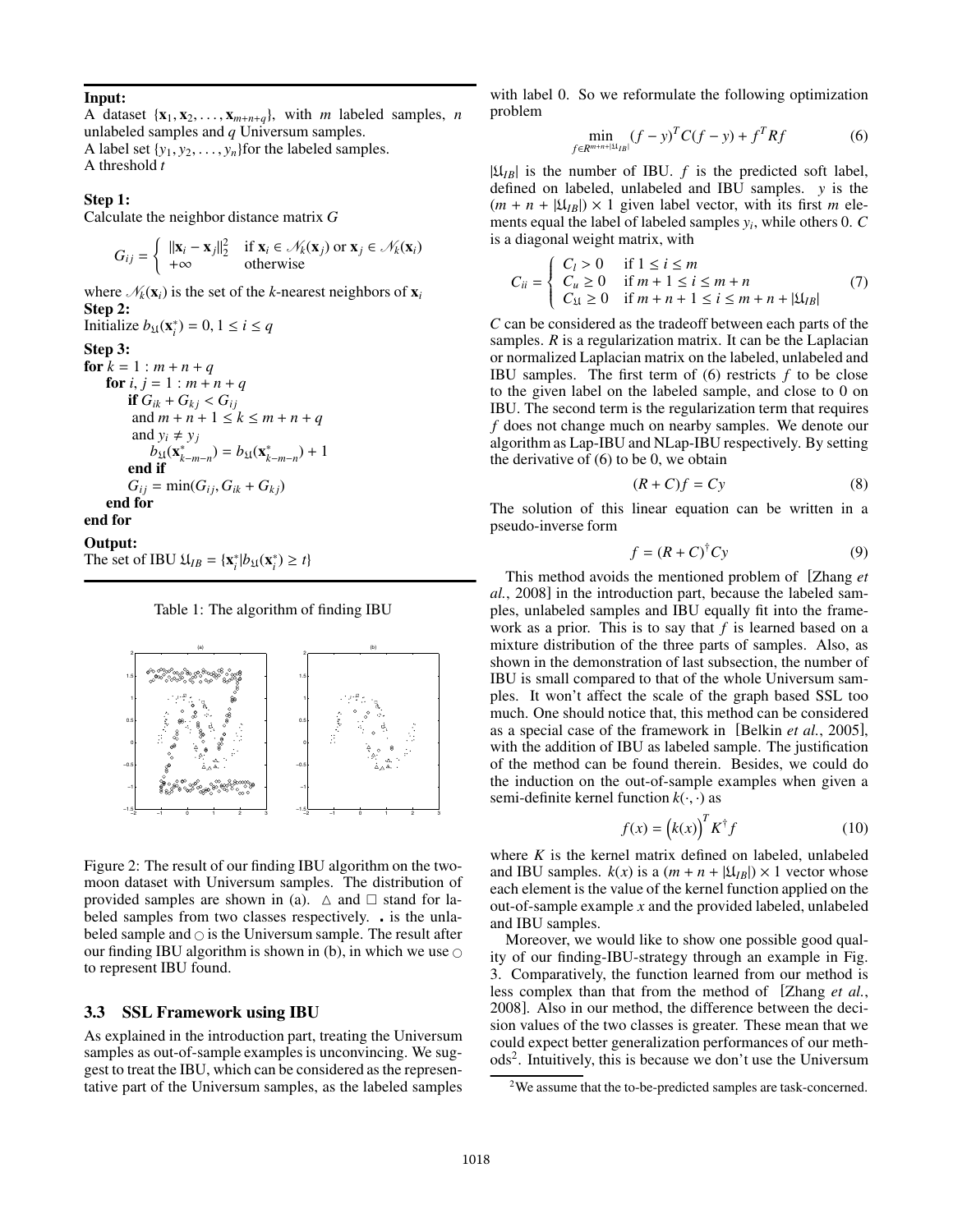samples that are not around the possible region of decision boundary. These samples would serve to "warp" the function towards zero on the periphery of the task-concerned data, and meanwhile affecting the decision value of the task-concerned data. Thus by discarding them, the learned function could be simplified, and the gap between two classed enlarged.



Figure 3: An example to show the possible good quality of our SSL framework. The one-dimensional dataset consist of two data from two classed 1 and -1, denoted by **■** and **A**. In (a), we use the framework from [Zhang *et al.*, 2008]. Three Universum samples are provided, −2, 0 and 2, denoted by . The curve represents the decision values learned on the given samples, and inducted on the out-of-sample examples. In (b), we use our framework, with only 0 picked as IBU, and denoted by  $\circ$ . the curve represents the decision values.

## 4 Experiments and Discussion

In this section, we conduct experiments on various datasets including Wine<sup>3</sup>, USPS<sup>4</sup>, MNIST<sup>5</sup> and Umist<sup>6</sup> to show the effectiveness of our methods. We compare our algorithm with four other ones, namely Lap-Universum, NLap-Universum, Lap-IBU\* and NLap-IBU\*. Lap-Universum and NLap-Universum are from [Zhang *et al.*, 2008]. Lap-IBU\* and NLap-IBU\* use the same SSL framework as Lap-Universum and NLap-Universum, while incorporate IBU selected by our algorithm rather than the original Universum samples. We set  $C_l = 1$  and  $k = k_l = 15$  ( $k_l$  is the number of nearest neighbors in constructing the Laplacian or normalized Laplacian matrix). We also need to tune  $C_u$ ,  $C_{\mathfrak{U}}$  and the bandwidth  $\sigma$  in the RBF kernel.

#### 4.1 Wine Dataset

The wine dataset is from the UCI machine learning repository ([Asuncion and Newman, 2007]). It contains 178 instances of wine from 3 different classes, each representing a wine cultivar. Each instance contains 13 attributes from chemical analysis. Our experiment is on the binary classification problem of class 1 (59 instances)and class 3 (48 instances), while using class 2 (71 instances) as Universum samples. For the class 1 and class 3 samples, we randomly pick part of them as the labeled samples. Others are treated as unlabeled samples. We vary the number of labeled samples and each setting is repeated 500 times. The average accuracy and the variance are listed in Table 2.

| m               |                   | 10               | 15               | 20               |
|-----------------|-------------------|------------------|------------------|------------------|
| Lap-Universum   | $83.26 \pm 8.78$  | $87.81 \pm 3.43$ | $88.90 \pm 2.61$ | $89.51 \pm 2.54$ |
| $Lap-IBU$       | $85.70 \pm 10.43$ | $89.21 \pm 3.89$ | $90.24 + 2.17$   | $90.73 \pm 1.93$ |
| $Lap-IBU^*$     | $85.29 \pm 10.34$ | $88.42 \pm 4.02$ | $89.07 \pm 2.83$ | $89.45 \pm 2.48$ |
| NLap-Universum  | $83.49 + 9.99$    | $87.47 + 4.86$   | $88.82 \pm 3.24$ | $89.73 + 2.45$   |
| <b>NLap-IBU</b> | $85.68 \pm 11.36$ | $88.97 \pm 5.39$ | $89.91 \pm 2.86$ | $90.81 \pm 2.23$ |
| NLap-IBU*       | $85.20 \pm 11.29$ | $88.21 + 5.51$   | $88.99 \pm 3.36$ | $89.82 \pm 2.56$ |

Table 2: The test accuracy for class 1 vs 3 on the wine dataset. *m* is number of labeled samples.

#### 4.2 USPS Dataset

The USPS dataset is a handwritten digit dataset scanned from envelopes. We used an abridged subset, with 200 samples for 2, 3, 5 and 8 respectively. Each sample is represented by a 256-dimensional vector extracted from the original  $16 \times 16$ image. We test on the 5 vs 8 classification problem, with 2 and 3 treated as Universum samples. Different numbers of labeled samples corresponds different settings, which are repeated 50 times. The result is shown in Table 3.

| m               |                   | 10               | 15               | 20               |
|-----------------|-------------------|------------------|------------------|------------------|
| Lap-Universum   | $92.41 \pm 9.01$  | $97.07 \pm 1.95$ | $97.49 \pm 1.46$ | $97.85 \pm 1.19$ |
| $Lap-IBU$       | $93.18 + 13.22$   | $98.07 + 1.57$   | $98.48 + 1.30$   | $98.74 + 0.85$   |
| $Lap-IBU^*$     | $90.40 \pm 13.89$ | $96.90 \pm 2.18$ | $97.35 \pm 1.88$ | $97.68 \pm 1.22$ |
| NLap-Universum  | $91.84 + 8.67$    | $93.26 + 5.58$   | $95.52 + 3.00$   | $95.60 + 3.25$   |
| <b>NLap-IBU</b> | $93.69 + 11.52$   | $97.29 + 2.92$   | $98.00 \pm 1.28$ | $98.36 \pm 1.03$ |
| NLap-IBU*       | $87.80 \pm 12.55$ | $92.15 + 5.75$   | $95.13 \pm 3.62$ | $95.44 + 3.34$   |

Table 3: The test accuracy for 5 vs 8 on the USPS dataset. *m* is number of labeled samples.

## 4.3 MNIST Dataset

MNIST Dataset is also a handwritten digit dataset with samples from 0 to 9. Each sample is a  $16 \times 16$  image. For the 5 vs 8 classification problem, We select 100 5s, 100 8s and 1000 other digits uniformly distributed from the classes as the Universum samples. The numbers of randomly given labels are changed to form different settings, which is repeated 100 times. The result is listed in Table 4. We are also interested in what the IBU really are. So we pile the used IBU in the experiment up, and calculate the portion of each digit. They are listed in Table 5.

| m               |                   | 10               | 15               | 20               |
|-----------------|-------------------|------------------|------------------|------------------|
| Lap-Universum   | $73.29 + 10.92$   | $80.44 + 7.29$   | $84.31 + 4.94$   | $86.47 + 4.44$   |
| $Lap-IBU$       | $75.01 + 11.03$   | $83.27 + 6.95$   | $87.16 + 4.53$   | $89.18 + 4.00$   |
| $Lap-IBU^*$     | $74.24 \pm 10.98$ | $81.34 \pm 7.28$ | $84.48 \pm 4.97$ | $86.64 + 4.65$   |
| NLap-Universum  | $83.49 \pm 9.99$  | $87.47 \pm 4.86$ | $88.82 + 3.24$   | $89.73 + 2.45$   |
| <b>NLap-IBU</b> | $85.68 + 11.36$   | $88.97 + 5.39$   | $89.91 + 2.86$   | $90.81 + 2.23$   |
| NLap-IBU*       | $85.20 \pm 11.29$ | $88.21 + 5.51$   | $88.99 \pm 3.36$ | $89.82 \pm 2.56$ |

Table 4: The test accuracy for 5 vs 8 on the MNIST dataset. *m* is number of labeled samples.

<sup>3</sup>http://archive.ics.uci.edu/ml/datasets/Wine

<sup>4</sup>http://cervisia.org/machine learning data.php

<sup>5</sup>http://yann.lecun.com/exdb/mnist/

<sup>6</sup>http://www.shef.ac.uk/eee/research/vie/research/face.html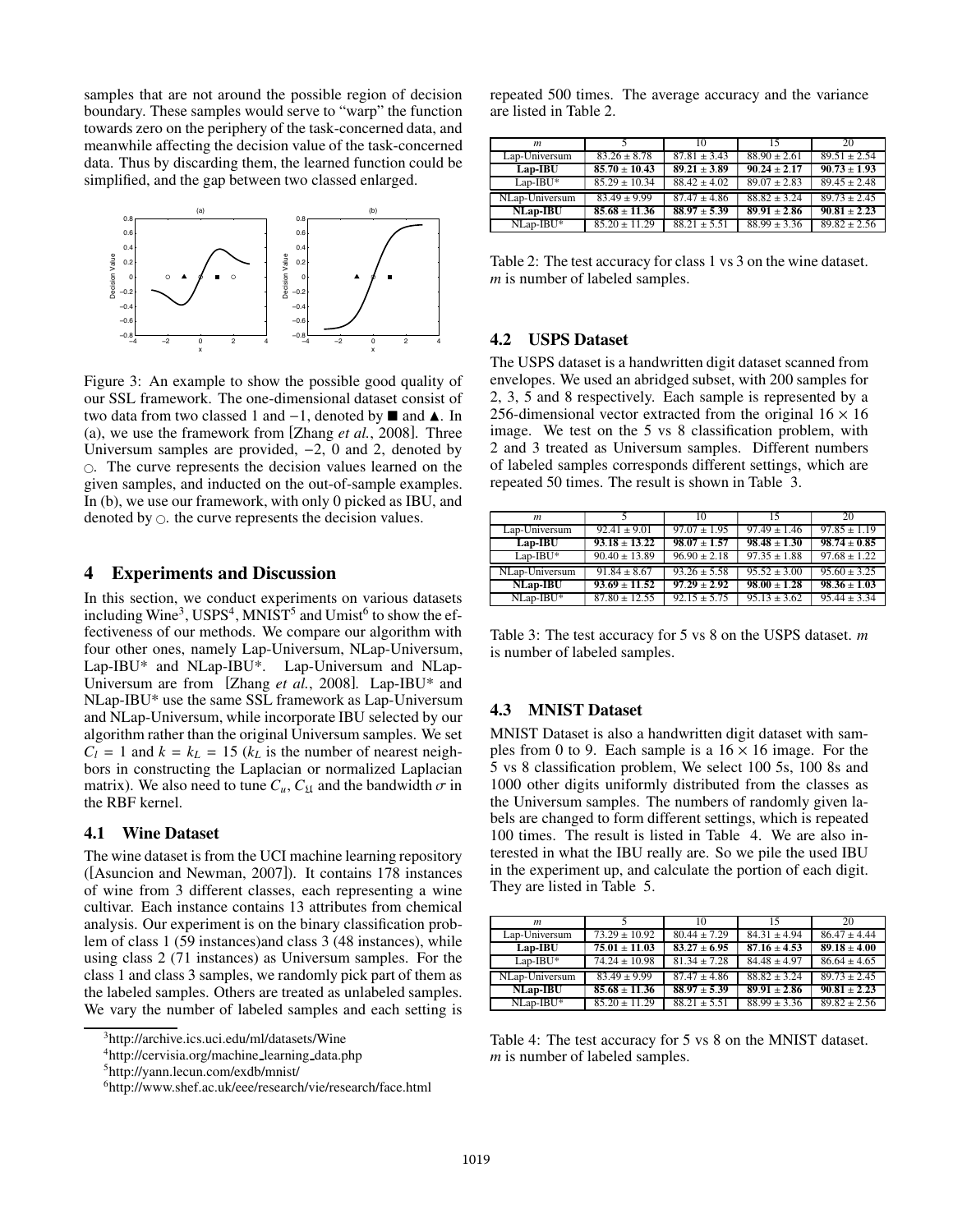| abei      |                                 |             |        |                                               |      |             |               |  |
|-----------|---------------------------------|-------------|--------|-----------------------------------------------|------|-------------|---------------|--|
| rcentage. | 50.<br>$\overline{ }$<br>$\sim$ | 4F<br>23.TU | ن شد.⊤ | $\overline{A}$<br>າ 4<br>$^{\prime}$<br>டா. ர | 4.84 | 38<br>10.20 | o o<br>ر ر. د |  |

Table 5: The constituent of the IBU in the experiment on **MNIST** 

#### 4.4 Umist Dataset

Umist dataset is a collection of  $575.28 \times 23$  images of faces from 20 people, among which there are 4 female and 16 male (Fig. 4). We test on the classification of person 9 and person 20, two females, using samples of other 18 people as Universum samples. The accuracy against the number of labeled samples *m* is shown in Table 6, where each setting is repeated 100 times. We follow the setup of the experiment on MNIST and inspect the constituent of the IBU collection. It only contains two persons, 8.33% of person 6 and 91.67% of person 7.



Figure 4: 20 representative images for the 20 persons in the Umist dataset.

| m              |                  | 10               | 15                | 20                |
|----------------|------------------|------------------|-------------------|-------------------|
| Lap-Universum  | $91.56 \pm 9.76$ | $95.87 \pm 4.50$ | $96.69 \pm 4.68$  | $97.74 \pm 2.65$  |
| $Lap-IBU$      | $94.24 + 9.52$   | $98.37 + 2.58$   | $99.09 + 2.53$    | $99.39 + 1.77$    |
| $Lap-IBU^*$    | $93.72 \pm 9.60$ | $98.13 \pm 2.77$ | $98.70 \pm 2.85$  | $99.11 \pm 1.83$  |
| NLap-Universum | $93.85 + 0.55$   | $97.02 + 0.20$   | $99.20 \pm 0.004$ | $99.50 \pm 0.03$  |
| NLap-IBU       | $96.93 \pm 0.48$ | $99.07 \pm 0.05$ | $99.83 \pm 0.01$  | $99.91 \pm 0.01$  |
| NLap-IBU*      | $98.43 \pm 0.42$ | $99.81 + 0.01$   | $100.00 \pm 0.00$ | $100.00 \pm 0.00$ |

Table 6: The test accuracy for person 9 vs 20 on the Umist dataset. *m* is number of labeled samples.

#### 4.5 Discussion

From the result of our experiments, we can tell that our methods based on IBU outperforms the former ones using the whole Universum dataset equally. The accuracy of using both Laplacian and normalized Laplacian favors ours algorithm. Besides, while both incorporating IBU, the methods of our SSL framework is better than that of former SSL framework in most cases. The only exception is that on the Umist dataset with normalized Laplacian matrix. These results show that: i).Using IBU is the main reason for the improvement of accuracy; ii). Our SSL framework is better than the former one under most of the circumstances. Moreover, the experiments give an intuitive demonstration of what IBU is like. In Table 5, digit 3 takes the greatest part of the IBU. This is mainly because 3 looks like both 5 and 8, justifying its high betweenness. In other word, 3 is the most useful Universum of classifying 5 and 8. This result coincides with [Sinz *et al.*, 2008]. Digits 1, 6 and 9 as Universum also contribute to the problem greatly. Similarly in the experiment on Umist dataset, person 7 is important in the person 9 vs 20 classification task because it is also female.

We would like to give an explanation about how IBU works based on the experiment results. As shown above, IBU resembles both of the samples from two classes. Equally that is to say IBU can be taken as a "transition phase" of the two classes. Thus it can be helpful in following ways: Where the IBU lies represents a region that intercepts the changing trace from one class to the other class. Also it is a region that belongs to neither class. These characteristic is compatible with that of decision boundary and we use it as a guide to find it.

## 5 Conclusion and Future Work

In this paper, we research on the use of Universum sample, which is defined to be the sample that belongs to neither of the concerned classes. We suggest that not all the Universum samples should be treated equally, which is not realized in the existing works. An algorithm and a framework are proposed to pick the useful portion of Universum samples, defined as IBU, and incorporate them for the SSL setting. The results of experiments show that our methods is advantageous in predicting accuracy against the former ones. The experiments also give a demonstration of what IBU is  $-$  the "transition" phase" between different classes.

The learning with Universum is related with some other fields of machine learning. [Zhang *et al.*, 2008] refers the relations with multi-class and ordinal regression problem. A new proposed branch — self-taught learning, is also connected with the problem of learning with Universum ([Raina *et al.*, 2007; Dai *et al.*, 2008]). In the self-taught setting, one is provided with two parts of samples. One part contains the samples that belong to the classes the problem concerns. It could be labeled for the supervised learning or unlabeled for the clustering setting. The other part contains a great amount of randomly picked samples with no labels, which could belong to the classes the problem concerns or not. In our term, the second part includes unlabeled samples and Universum samples, with no indication of which is which. Self-taught methods use the second part of samples to assist the task defined originally on the first part. Since we cannot distinguish the unlabeled samples and the Universum samples, it cannot be adapted to learning with Universum framework directly.

Besides, as a more general framework, there are four kinds of samples we may encounter in a learning problem. We list them in a descending order of importance: labeled sample, unlabeled sample, "unrelated" sample and "out-of-domain" sample. The "unrelated" sample is the sample that shares the same domain with the labeled and unlabeled sample, whereas does not belong to any of the concerned classes. The "out-of-domain" sample is the sample other than the defined three kinds. The mixture of "unrelated" sample and "out-ofdomain" sample is the Universum sample. We give an illustration of each kinds of samples in the 5 vs 8 classification problem (Fig. 5).

The existing learning problems using different combina-